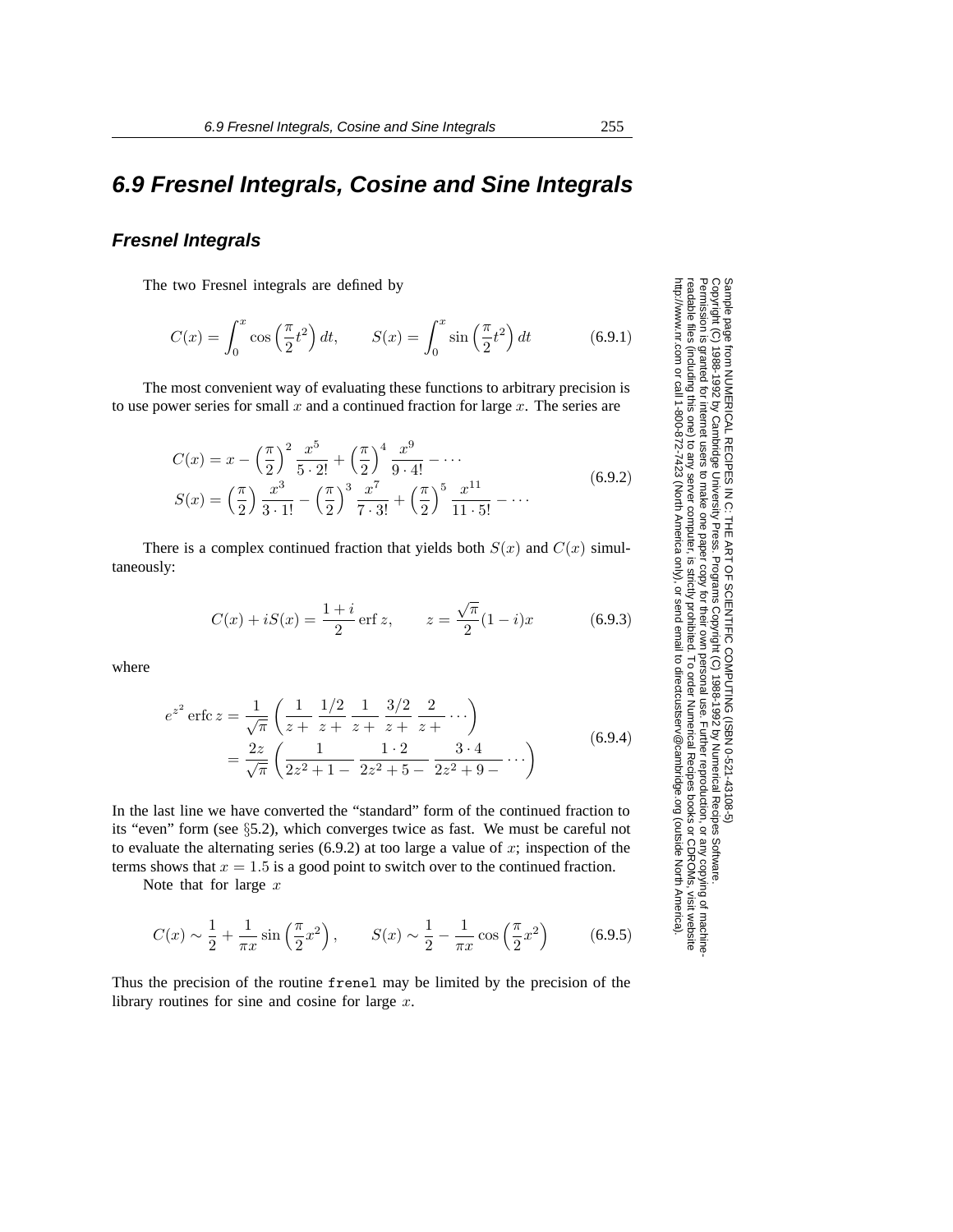```
#include <math.h>
#include "complex.h"
#define EPS 6.0e-8
#define MAXIT 100
#define FPMIN 1.0e-30
#define XMIN 1.5
#define PI 3.1415927
#define PIBY2 (PI/2.0)
Here EPS is the relative error; MAXIT is the maximum number of iterations allowed; FPMIN
is a number near the smallest representable floating-point number; XMIN is the dividing line
between using the series and continued fraction.
#define TRUE 1
#define ONE Complex(1.0,0.0)
void frenel(float x, float *s, float *c)
Computes the Fresnel integrals S(x) and C(x) for all real x.
{
    void nrerror(char error_text[]);
    int k,n,odd;
    float a,ax,fact,pix2,sign,sum,sumc,sums,term,test;
   fcomplex b,cc,d,h,del,cs;
    ax=fabs(x);<br>if (ax < sqrt(FPMIN)) {
        (ax < sqrt(FPMIN)) { Special case: avoid failure of convergence <br> *s=0.0: test because of underflow.
                                                     test because of underflow.
    *c=ax;<br>} else if (ax <= XMIN) {
                                                 Evaluate both series simultaneously.
        sum=sums=0.0;
        sumc=ax;
       sign=1.0;
        fact=PIBY2*ax*ax;
        odd=TRUE;
        term=ax;
        n=3;
        for (k=1; k<=MAXIT;k++) {
            term *= fact/k;
            sum += sign*term/n;
            test=fabs(sum)*EPS;
            if (odd) {
                sign = -sign;sums=sum;
                sum=sumc;
            } else {
                sumc=sum;
                sum=sums;
            }
            if (term < test) break;
            odd=!odd;
            n \neq 2:
        }
        if (k > MAXIT) nrerror("series failed in frenel");
        *s=sums;
    *c=sumc;<br>} else {
       lse {<br>
pix2=PI*ax*ax;<br>
entz's method (§5.2).
                                                     Lentz's method (§5.2).
        b=Complex(1.0,-pix2);
        cc =Complex(1.0/FPMIN,0.0);
        d=h=Cdiv(ONE,b);
        n = -1;for (k=2; k<=MAXIT; k++) {
            n += 2;
            a = -n*(n+1);b=Cadd(b,Complex(4.0,0.0));
            d=Cdiv(ONE,Cadd(RCmul(a,d),b)); Denominators cannot be zero.
```
Permission is granted for internet users to make one paper copy for their own personal use. Further reproduction, or any copyin

computer, is strictly prohibited. To order Numerical Recipes books

or send email to directcustserv@cambridge.org (outside North America).

Sample page from NUMERICAL RECIPES IN C: THE ART OF SCIENTIFIC COMPUTING (ISBN 0-521-43108-5)

Programs Copyright (C) 1988-1992 by Numerical Recipes Software.

g of machine-

or CDROMs, visit website

Copyright (C) 1988-1992 by Cambridge University Press.

readable files (including this one) to any server

http://www.nr.com or call 1-800-872-7423 (North America only),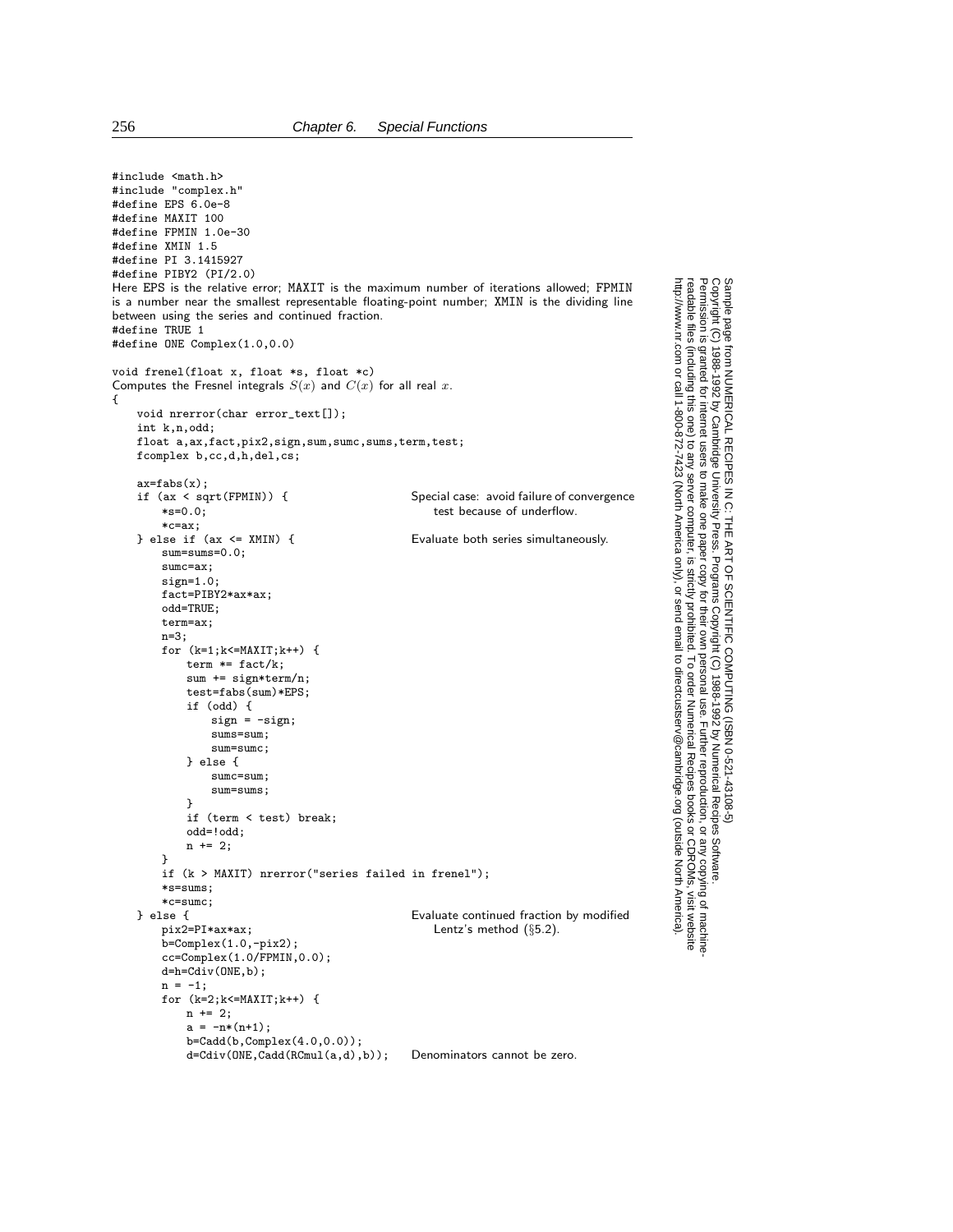```
cc=Cadd(b,Cdiv(Complex(a,0.0),cc));
           del=Cmul(cc,d);
          h=Cmul(h,del);
           if (fabs(de1.r-1.0)+fabs(de1.i) < EPS) break;}
       if (k > MAXIT) nrerror("cf failed in frenel");
       h=Cmul(Complex(ax,-ax),h);
       cs=Cmul(Complex(0.5,0.5),
           Csub(ONE,Cmul(Complex(cos(0.5*pix2),sin(0.5*pix2)),h)));
       *c=cs.r;
       *s=cs.i;
   }
   if (x < 0.0) { Use antisymmetry.
       *c = -( *c);*_S = -(*_S);}
}
```
#### **Cosine and Sine Integrals**

The cosine and sine integrals are defined by

$$
Ci(x) = \gamma + \ln x + \int_0^x \frac{\cos t - 1}{t} dt
$$
  
\n
$$
Si(x) = \int_0^x \frac{\sin t}{t} dt
$$
\n(6.9.6)

Here  $\gamma \approx 0.5772...$  is Euler's constant. We only need a way to calculate the functions for  $x > 0$ , because

$$
Si(-x) = -Si(x), \t Ci(-x) = Ci(x) - i\pi \t (6.9.7)
$$

Once again we can evaluate these functions by a judicious combination of power series and complex continued fraction. The series are

$$
Si(x) = x - \frac{x^3}{3 \cdot 3!} + \frac{x^5}{5 \cdot 5!} - \cdots
$$
  
\n
$$
Ci(x) = \gamma + \ln x + \left( -\frac{x^2}{2 \cdot 2!} + \frac{x^4}{4 \cdot 4!} - \cdots \right)
$$
\n(6.9.8)

The continued fraction for the exponential integral  $E_1(ix)$  is

$$
E_1(ix) = -\operatorname{Ci}(x) + i[\operatorname{Si}(x) - \pi/2]
$$
  
=  $e^{-ix} \left( \frac{1}{ix + 1 + ix + 1 + ix + \cdots} \right)$  (6.9.9)  
=  $e^{-ix} \left( \frac{1}{1 + ix - 3 + ix - 5 + ix - \cdots} \right)$ 

The "even" form of the continued fraction is given in the last line and converges twice as fast for about the same amount of computation. A good crossover point from the alternating series to the continued fraction is  $x = 2$  in this case. As for the Fresnel integrals, for large  $x$  the precision may be limited by the precision of the sine and cosine routines.

Permission is granted for internet users to make one paper copy for their own personal use. Further reproduction, or any copyin Copyright (C) 1988-1992 by Cambridge University Press.Programs Copyright (C) 1988-1992 by Numerical Recipes Software. Sample page from NUMERICAL RECIPES IN C: THE ART OF SCIENTIFIC COMPUTING (ISBN 0-521-43108-5) g of machinereadable files (including this one) to any servercomputer, is strictly prohibited. To order Numerical Recipes booksor CDROMs, visit website http://www.nr.com or call 1-800-872-7423 (North America only),or send email to directcustserv@cambridge.org (outside North America).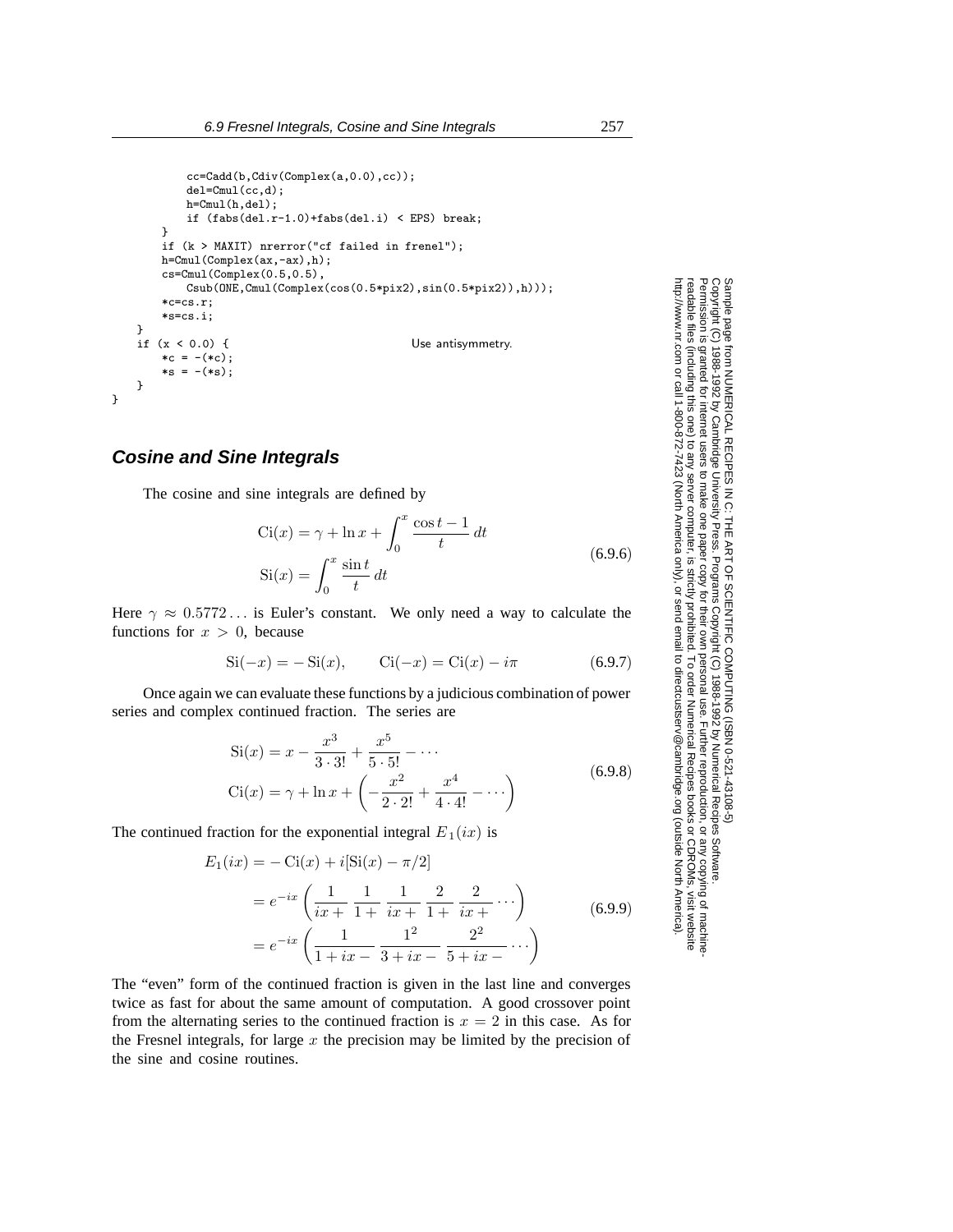| #include <mach.n></mach.n>                                                                                                                                                                                                                                                                                    |                                                                          |
|---------------------------------------------------------------------------------------------------------------------------------------------------------------------------------------------------------------------------------------------------------------------------------------------------------------|--------------------------------------------------------------------------|
| #include "complex.h"<br>#define EPS 6.0e-8                                                                                                                                                                                                                                                                    | Relative error, or absolute error near a zero of $\mathrm{Ci}(x)$ .      |
| #define EULER 0.57721566                                                                                                                                                                                                                                                                                      | Euler's constant $\gamma$ .                                              |
| #define MAXIT 100                                                                                                                                                                                                                                                                                             | Maximum number of iterations allowed.                                    |
| #define PIBY2 1.5707963                                                                                                                                                                                                                                                                                       | $\pi/2$ .                                                                |
| #define FPMIN 1.0e-30                                                                                                                                                                                                                                                                                         | Close to smallest representable floating-point number.                   |
| #define TMIN 2.0                                                                                                                                                                                                                                                                                              | Dividing line between using the series and continued frac-               |
| #define TRUE 1                                                                                                                                                                                                                                                                                                | tion.                                                                    |
| #define ONE Complex(1.0,0.0)                                                                                                                                                                                                                                                                                  |                                                                          |
|                                                                                                                                                                                                                                                                                                               |                                                                          |
| void cisi(float x, float *ci, float *si)<br>Computes the cosine and sine integrals $\text{Ci}(x)$ and $\text{Si}(x)$ . $\text{Ci}(0)$ is returned as a large negative<br>number and no error message is generated. For $x < 0$ the routine returns $Ci(-x)$ and you must<br>supply the $-i\pi$ yourself.<br>€ |                                                                          |
| void nrerror(char error_text[]);<br>int i,k,odd;                                                                                                                                                                                                                                                              |                                                                          |
| float a, err, fact, sign, sum, sumc, sums, t, term;                                                                                                                                                                                                                                                           |                                                                          |
| fcomplex h,b,c,d,del;                                                                                                                                                                                                                                                                                         |                                                                          |
| $t = fabs(x);$                                                                                                                                                                                                                                                                                                |                                                                          |
| if $(t == 0.0)$ {                                                                                                                                                                                                                                                                                             | Special case.                                                            |
| $*si=0.0;$                                                                                                                                                                                                                                                                                                    |                                                                          |
| $*ci = -1.0/FPMIN;$                                                                                                                                                                                                                                                                                           |                                                                          |
| return;                                                                                                                                                                                                                                                                                                       |                                                                          |
| }                                                                                                                                                                                                                                                                                                             |                                                                          |
| if $(t > TMIN)$ {                                                                                                                                                                                                                                                                                             | Evaluate continued fraction by modified                                  |
| $b =$ Complex $(1.0,t)$ ;<br>$c =$ Complex $(1.0/FPMIN, 0.0)$ ;                                                                                                                                                                                                                                               | Lentz's method $(\S5.2)$ .                                               |
| $d=h=Cdiv(ONE, b)$ ;                                                                                                                                                                                                                                                                                          |                                                                          |
| for $(i=2; i<=MAXIT; i++)$ {                                                                                                                                                                                                                                                                                  |                                                                          |
| $a = -(i-1)*(i-1);$                                                                                                                                                                                                                                                                                           |                                                                          |
| $b = Cadd(b, Complex(2.0, 0.0));$                                                                                                                                                                                                                                                                             |                                                                          |
| $d = Cdiv(ONE, Cadd(RCmul(a,d), b));$                                                                                                                                                                                                                                                                         | Denominators cannot be zero.                                             |
| $c = Cadd(b, Cdiv(Complex(a, 0.0), c));$                                                                                                                                                                                                                                                                      |                                                                          |
| $del=Cmul(c,d);$                                                                                                                                                                                                                                                                                              |                                                                          |
| $h = Cmu1(h, del);$                                                                                                                                                                                                                                                                                           |                                                                          |
|                                                                                                                                                                                                                                                                                                               | if $(fabs(del.r-1.0)+fabs(del.i) < EPS)$ break;                          |
| }                                                                                                                                                                                                                                                                                                             |                                                                          |
| if $(i > MAXIT)$ nrerror("cf failed in cisi");                                                                                                                                                                                                                                                                |                                                                          |
| $h = Cmu(Complex(cos(t), -sin(t)), h);$                                                                                                                                                                                                                                                                       |                                                                          |
| $*$ ci = $-h.r;$                                                                                                                                                                                                                                                                                              |                                                                          |
| *si=PIBY2+h.i;                                                                                                                                                                                                                                                                                                |                                                                          |
| } else {                                                                                                                                                                                                                                                                                                      | Evaluate both series simultaneously.                                     |
| if $(t < \sqrt{sqrt(FPMIN)})$ {                                                                                                                                                                                                                                                                               | Special case: avoid failure of convergence<br>test because of underflow. |
| $sumc=0.0;$<br>$sums=t;$                                                                                                                                                                                                                                                                                      |                                                                          |
| } else {                                                                                                                                                                                                                                                                                                      |                                                                          |
| $sum = sum = sumc = 0.0;$                                                                                                                                                                                                                                                                                     |                                                                          |
| $sign = fact = 1.0;$                                                                                                                                                                                                                                                                                          |                                                                          |
| odd=TRUE;                                                                                                                                                                                                                                                                                                     |                                                                          |
| for $(k=1; k<=MAXIT;k++)$ {                                                                                                                                                                                                                                                                                   |                                                                          |
| fact $*= t/k;$                                                                                                                                                                                                                                                                                                |                                                                          |
| $term = fact/k;$                                                                                                                                                                                                                                                                                              |                                                                          |
| sum += sign*term;                                                                                                                                                                                                                                                                                             |                                                                          |
| err=term/fabs(sum);                                                                                                                                                                                                                                                                                           |                                                                          |
| if $(odd)$ {                                                                                                                                                                                                                                                                                                  |                                                                          |
| $sign = -sign;$                                                                                                                                                                                                                                                                                               |                                                                          |
| sums=sum;                                                                                                                                                                                                                                                                                                     |                                                                          |
| sum=sumc;                                                                                                                                                                                                                                                                                                     |                                                                          |
| } else {                                                                                                                                                                                                                                                                                                      |                                                                          |
| $sumc = sum;$<br>sum=sums;                                                                                                                                                                                                                                                                                    |                                                                          |
|                                                                                                                                                                                                                                                                                                               |                                                                          |

Permission is granted for internet users to make one paper copy for their own personal use. Further reproduction, or any copyin

computer, is strictly prohibited. To order Numerical Recipes books

or send email to directcustserv@cambridge.org (outside North America).

Sample page from NUMERICAL RECIPES IN C: THE ART OF SCIENTIFIC COMPUTING (ISBN 0-521-43108-5)

Programs Copyright (C) 1988-1992 by Numerical Recipes Software.

g of machine-

or CDROMs, visit website

Copyright (C) 1988-1992 by Cambridge University Press.

readable files (including this one) to any server

http://www.nr.com or call 1-800-872-7423 (North America only),

#include <math.h>